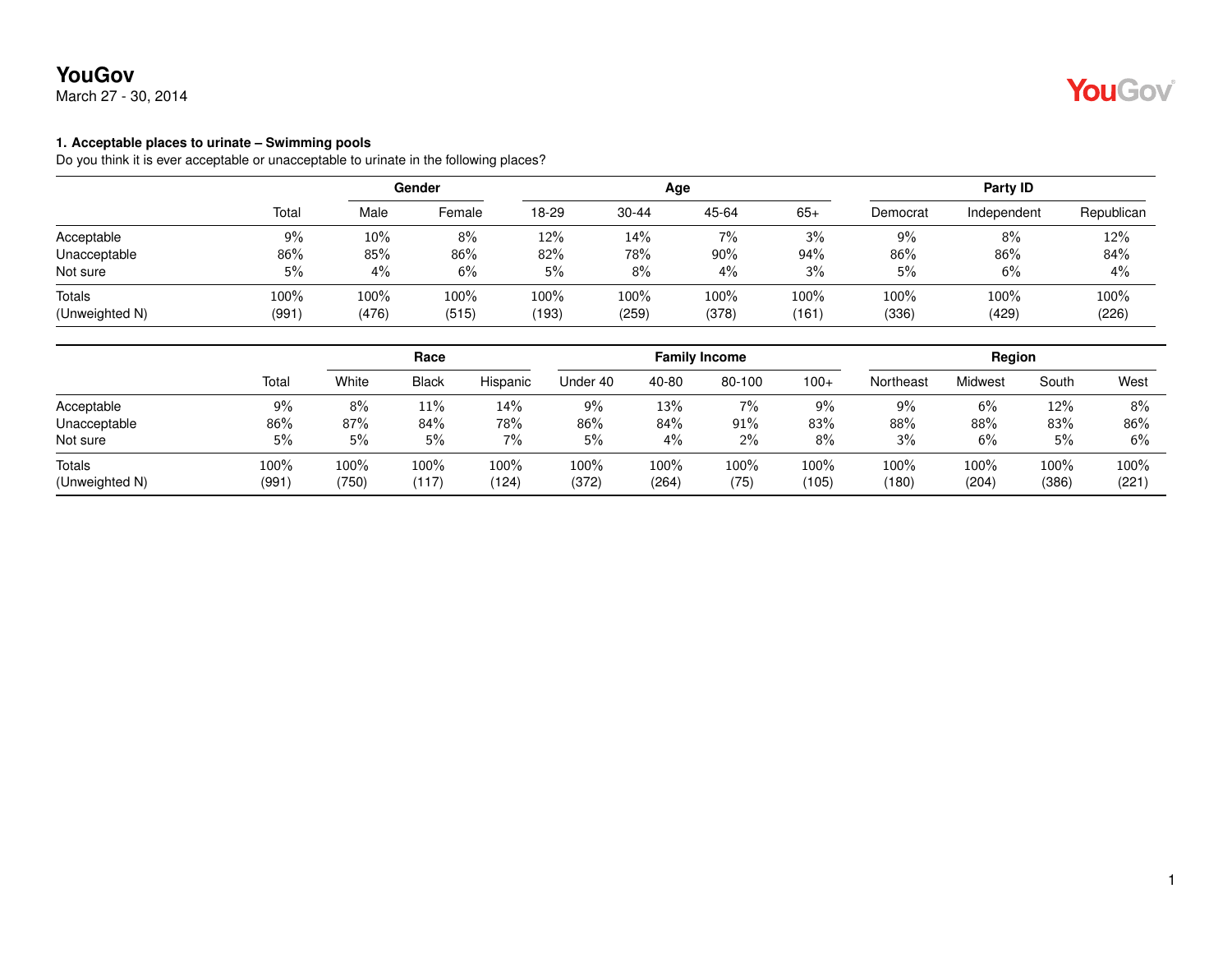March 27 - 30, 2014

### **2. Acceptable places to urinate – Showers**

Do you think it is ever acceptable or unacceptable to urinate in the following places?

|                |       | Gender |        |       |           | Age   | Party ID |          |             |            |
|----------------|-------|--------|--------|-------|-----------|-------|----------|----------|-------------|------------|
|                | Total | Male   | Female | 18-29 | $30 - 44$ | 45-64 | $65+$    | Democrat | Independent | Republican |
| Acceptable     | 48%   | 53%    | 43%    | 55%   | 54%       | 43%   | 40%      | 45%      | 48%         | 52%        |
| Unacceptable   | 42%   | 38%    | 46%    | 35%   | 35%       | 48%   | 52%      | 46%      | 41%         | 39%        |
| Not sure       | 10%   | 9%     | $10\%$ | 10%   | 11%       | $9\%$ | 8%       | 8%       | 11%         | 9%         |
| Totals         | 100%  | 100%   | 100%   | 100%  | 100%      | 100%  | 100%     | 100%     | 100%        | 100%       |
| (Unweighted N) | (987) | (476)  | (511)  | (193) | (257)     | (376) | (161)    | (334)    | (426)       | (227)      |

|                |       | Race  |              |          |          |       | <b>Family Income</b> |        | Region    |         |       |       |
|----------------|-------|-------|--------------|----------|----------|-------|----------------------|--------|-----------|---------|-------|-------|
|                | Total | White | <b>Black</b> | Hispanic | Under 40 | 40-80 | 80-100               | $100+$ | Northeast | Midwest | South | West  |
| Acceptable     | 48%   | 50%   | 41%          | 42%      | 45%      | 54%   | 55%                  | $51\%$ | 46%       | 46%     | 51%   | 46%   |
| Unacceptable   | 42%   | 40%   | 50%          | 48%      | 45%      | 38%   | 37%                  | 42%    | 46%       | 41%     | 39%   | 45%   |
| Not sure       | 10%   | 10%   | 9%           | 10%      | 10%      | $8\%$ | 8%                   | 7%     | 8%        | 13%     | 9%    | $8\%$ |
| Totals         | 100%  | 100%  | 100%         | 100%     | 100%     | 100%  | 100%                 | 100%   | 100%      | 100%    | 100%  | 100%  |
| (Unweighted N) | (987) | (748) | (115)        | (124)    | (368)    | (263) | (75)                 | (105)  | (179)     | (204)   | (383) | (221) |

YouGov®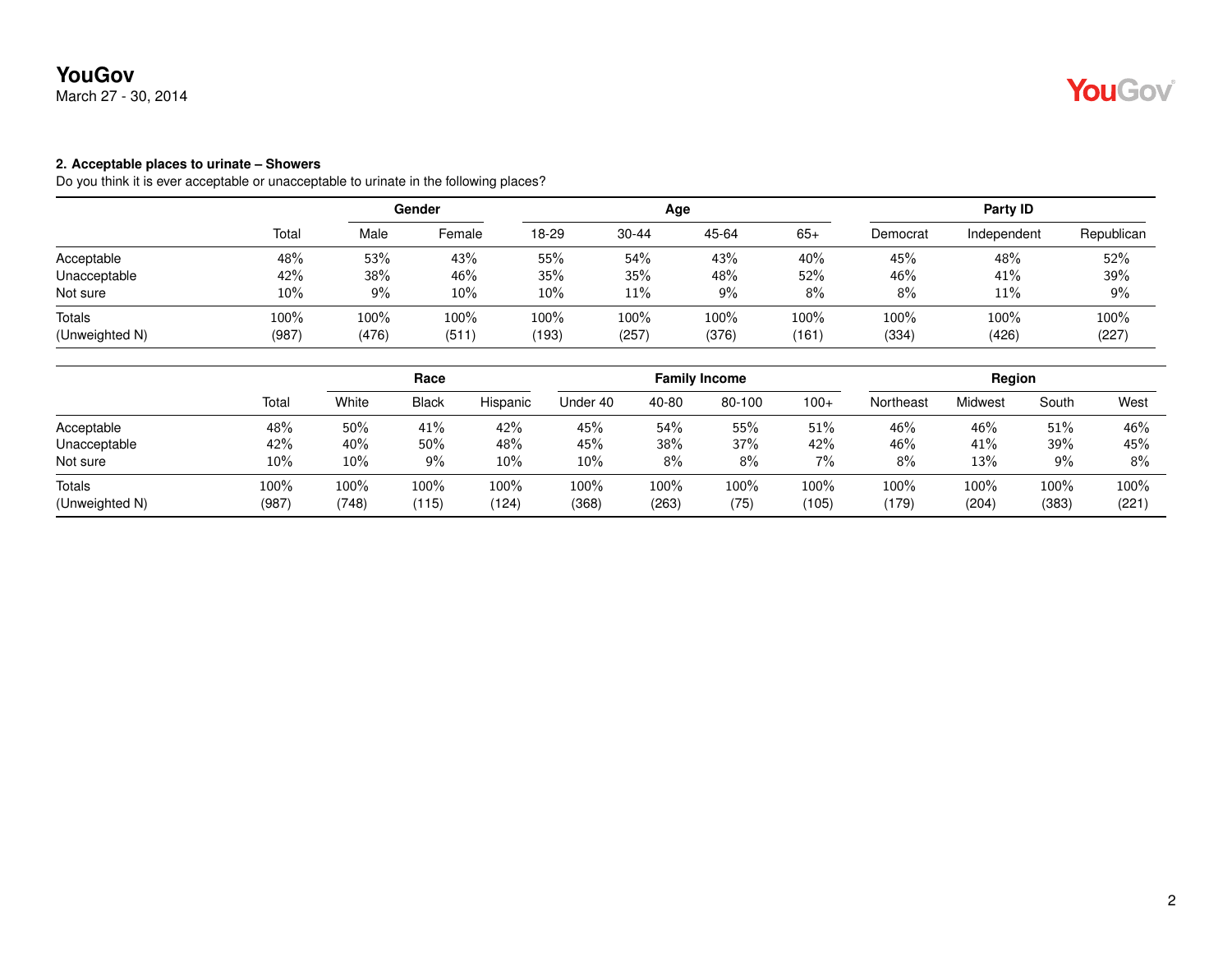## **YouGov** March 27 - 30, 2014

#### **3. Acceptable places to urinate – Ocean or Sea (or other bodies of salt water)**

Do you think it is ever acceptable or unacceptable to urinate in the following places?

|                |       | Gender |        |       |           | Age   | Party ID |          |             |            |
|----------------|-------|--------|--------|-------|-----------|-------|----------|----------|-------------|------------|
|                | Total | Male   | Female | 18-29 | $30 - 44$ | 45-64 | $65+$    | Democrat | Independent | Republican |
| Acceptable     | 53%   | 61%    | 45%    | 49%   | 56%       | 56%   | 44%      | 51%      | 49%         | 62%        |
| Unacceptable   | 37%   | 28%    | 45%    | 38%   | 33%       | 34%   | 46%      | 40%      | 37%         | 31%        |
| Not sure       | 11%   | $10\%$ | 11%    | 13%   | $10\%$    | 9%    | 10%      | 9%       | 13%         | 7%         |
| Totals         | 100%  | 100%   | 100%   | 100%  | 100%      | 100%  | 100%     | 100%     | 100%        | 100%       |
| (Unweighted N) | (988) | (476)  | (512)  | (192) | (259)     | (377) | (160)    | (335)    | (427)       | (226)      |

|                                 |               | Race          |               |               |               |               | <b>Family Income</b> |               | Region        |               |               |               |
|---------------------------------|---------------|---------------|---------------|---------------|---------------|---------------|----------------------|---------------|---------------|---------------|---------------|---------------|
|                                 | Total         | White         | <b>Black</b>  | Hispanic      | Under 40      | 40-80         | 80-100               | $100+$        | Northeast     | Midwest       | South         | West          |
| Acceptable                      | 53%           | 57%           | 29%           | 51%           | 43%           | 60%           | 58%                  | 68%           | 50%           | 50%           | 56%           | 54%           |
| Unacceptable                    | 37%           | 34%           | 55%           | 37%           | 46%           | 31%           | 33%                  | 24%           | 43%           | 38%           | 34%           | 35%           |
| Not sure                        | 11%           | 9%            | 16%           | 12%           | 11%           | $9\%$         | $9\%$                | 8%            | 8%            | 12%           | 11%           | 11%           |
| <b>Totals</b><br>(Unweighted N) | 100%<br>(988) | 100%<br>(747) | 100%<br>(116) | 100%<br>(125) | 100%<br>(369) | 100%<br>(263) | 100%<br>(75)         | 100%<br>(105) | 100%<br>(180) | 100%<br>(203) | 100%<br>(384) | 100%<br>(221) |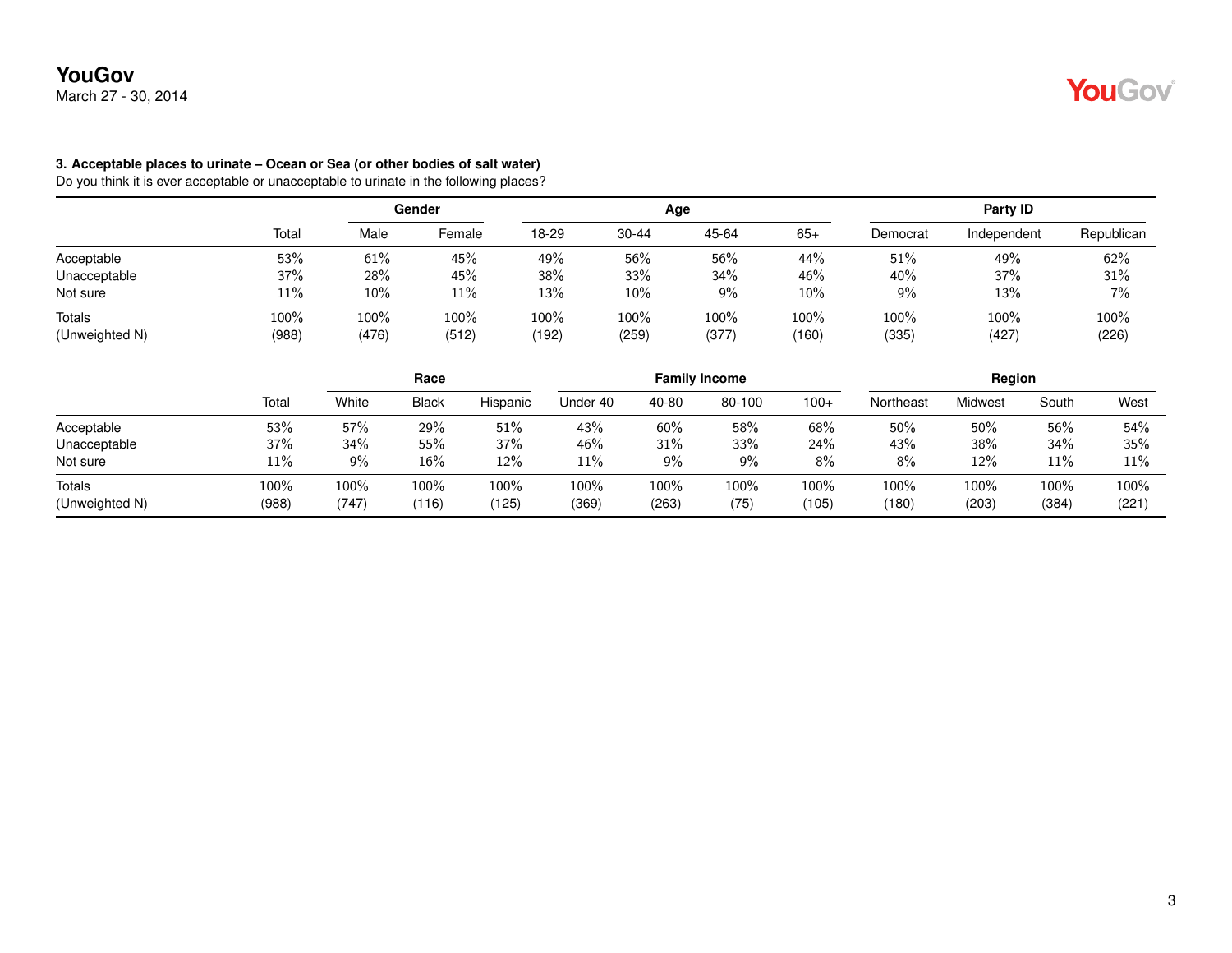## **YouGov** March 27 - 30, 2014

#### **4. Acceptable places to urinate – Rivers or lakes (or other bodies of fresh water)**

Do you think it is ever acceptable or unacceptable to urinate in the following places?

|                |       | Gender |        |       |           | Age   | Party ID |          |             |            |
|----------------|-------|--------|--------|-------|-----------|-------|----------|----------|-------------|------------|
|                | Total | Male   | Female | 18-29 | $30 - 44$ | 45-64 | $65+$    | Democrat | Independent | Republican |
| Acceptable     | 39%   | 49%    | 30%    | 39%   | 46%       | 38%   | 31%      | 38%      | 37%         | 45%        |
| Unacceptable   | 52%   | 43%    | 59%    | 52%   | 43%       | 53%   | 61%      | 53%      | 52%         | 48%        |
| Not sure       | 9%    | 8%     | 10%    | 9%    | 11%       | 8%    | 8%       | 9%       | 11%         | 6%         |
| Totals         | 100%  | 100%   | 100%   | 100%  | 100%      | 100%  | 100%     | 100%     | 100%        | 100%       |
| (Unweighted N) | (987) | (475)  | (512)  | (193) | (258)     | (377) | (159)    | (336)    | (425)       | (226)      |

|                          |               |               | Race          |               |               |               | <b>Family Income</b> |               |               | Region        |               |               |
|--------------------------|---------------|---------------|---------------|---------------|---------------|---------------|----------------------|---------------|---------------|---------------|---------------|---------------|
|                          | Total         | White         | <b>Black</b>  | Hispanic      | Under 40      | 40-80         | 80-100               | $100+$        | Northeast     | Midwest       | South         | West          |
| Acceptable               | 39%           | 43%           | 22%           | 34%           | 31%           | 46%           | 46%                  | 54%           | 37%           | 42%           | 42%           | 35%           |
| Unacceptable             | 52%           | 49%           | 66%           | 55%           | 58%           | 47%           | 49%                  | 33%           | 58%           | 46%           | 48%           | 57%           |
| Not sure                 | 9%            | 8%            | 12%           | 11%           | 11%           | 7%            | 5%                   | 12%           | 6%            | 12%           | 10%           | 8%            |
| Totals<br>(Unweighted N) | 100%<br>(987) | 100%<br>(746) | 100%<br>(116) | 100%<br>(125) | 100%<br>(370) | 100%<br>(263) | 100%<br>(75)         | 100%<br>(104) | 100%<br>(180) | 100%<br>(202) | 100%<br>(386) | 100%<br>(219) |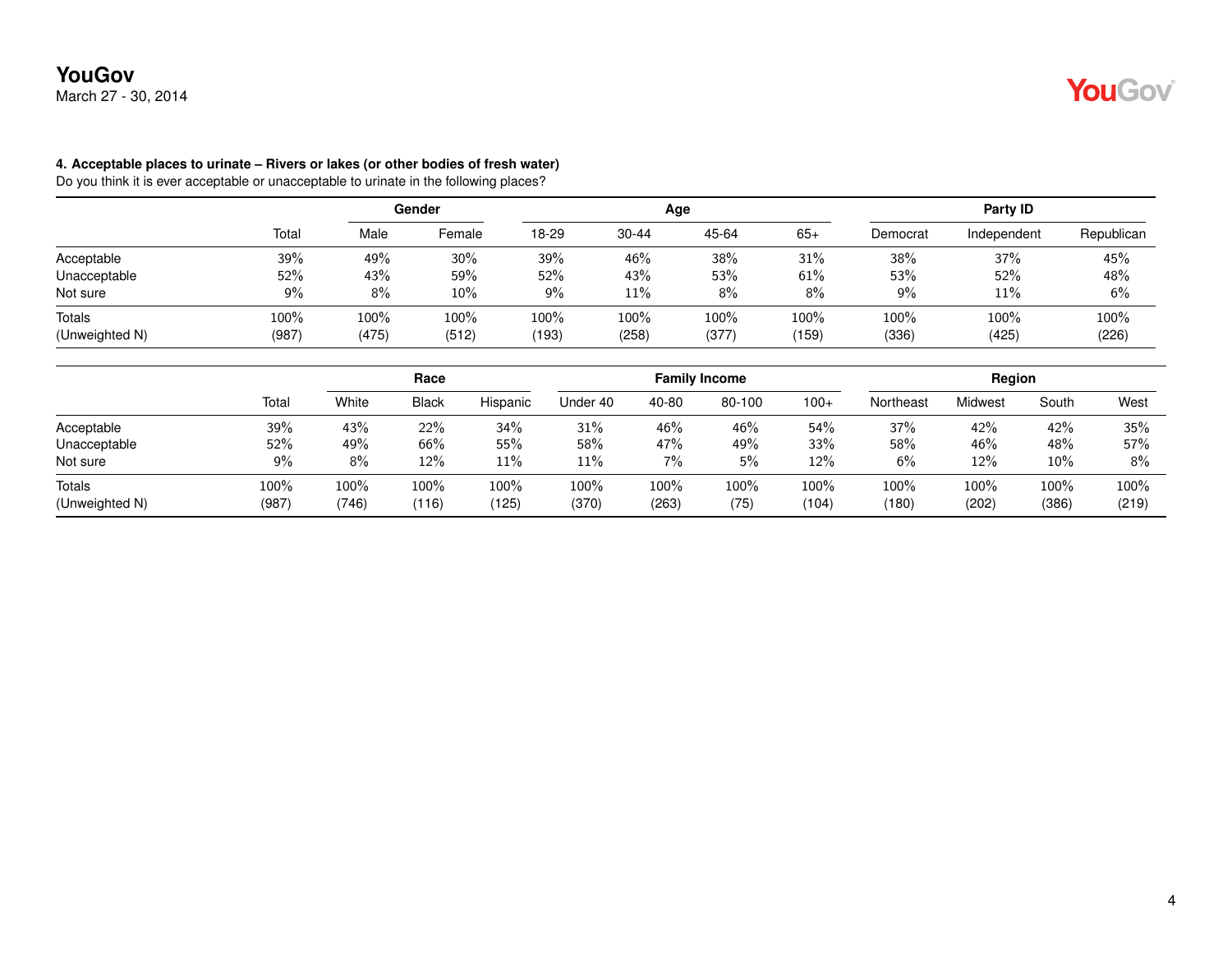

#### **5. R ever urinated in different bodies of water – Swimming pools**

|                          |               | Gender        |               |               |               | Age           | Party ID      |               |               |               |
|--------------------------|---------------|---------------|---------------|---------------|---------------|---------------|---------------|---------------|---------------|---------------|
|                          | Total         | Male          | Female        | 18-29         | $30 - 44$     | 45-64         | $65+$         | Democrat      | Independent   | Republican    |
| Yes                      | 29%           | 34%           | 24%           | 33%           | 39%           | 25%           | 17%           | 28%           | 26%           | 36%           |
| <b>No</b>                | 64%           | 59%           | 68%           | 57%           | 53%           | 68%           | 80%           | 65%           | 66%           | 57%           |
| Prefer not to say        | 4%            | 3%            | 5%            | 5%            | 5%            | 3%            | $2\%$         | 4%            | $4\%$         | 4%            |
| Don't remember           | 4%            | 4%            | 3%            | 5%            | 3%            | 4%            | $1\%$         | 4%            | $4\%$         | 3%            |
| Totals<br>(Unweighted N) | 100%<br>(986) | 100%<br>(476) | 100%<br>(510) | 100%<br>(194) | 100%<br>(258) | 100%<br>(376) | 100%<br>(158) | 100%<br>(332) | 100%<br>(427) | 100%<br>(227) |

|                   |       | Race    |              |          |          |       | <b>Family Income</b> |        | Region    |         |       |       |
|-------------------|-------|---------|--------------|----------|----------|-------|----------------------|--------|-----------|---------|-------|-------|
|                   | Total | White   | <b>Black</b> | Hispanic | Under 40 | 40-80 | 80-100               | $100+$ | Northeast | Midwest | South | West  |
| Yes               | 29%   | 30%     | 21%          | 30%      | 25%      | 37%   | 31%                  | 39%    | 29%       | 28%     | 29%   | 29%   |
| <b>No</b>         | 64%   | 63%     | 70%          | 63%      | 69%      | 57%   | 67%                  | 57%    | 65%       | 66%     | 63%   | 61%   |
| Prefer not to say | $4\%$ | $4\%$   | 6%           | 3%       | 3%       | 4%    | —                    | $1\%$  | $2\%$     | 2%      | 5%    | 6%    |
| Don't remember    | 4%    | 3%      | 4%           | 5%       | 3%       | $1\%$ | 3%                   | 4%     | 3%        | 4%      | 3%    | 5%    |
| Totals            | 100%  | $100\%$ | 100%         | 100%     | 100%     | 100%  | 100%                 | 100%   | 100%      | 100%    | 100%  | 100%  |
| (Unweighted N)    | (986) | (746)   | (117)        | (123)    | (370)    | (262) | (74)                 | (105)  | (180)     | (202)   | (386) | (218) |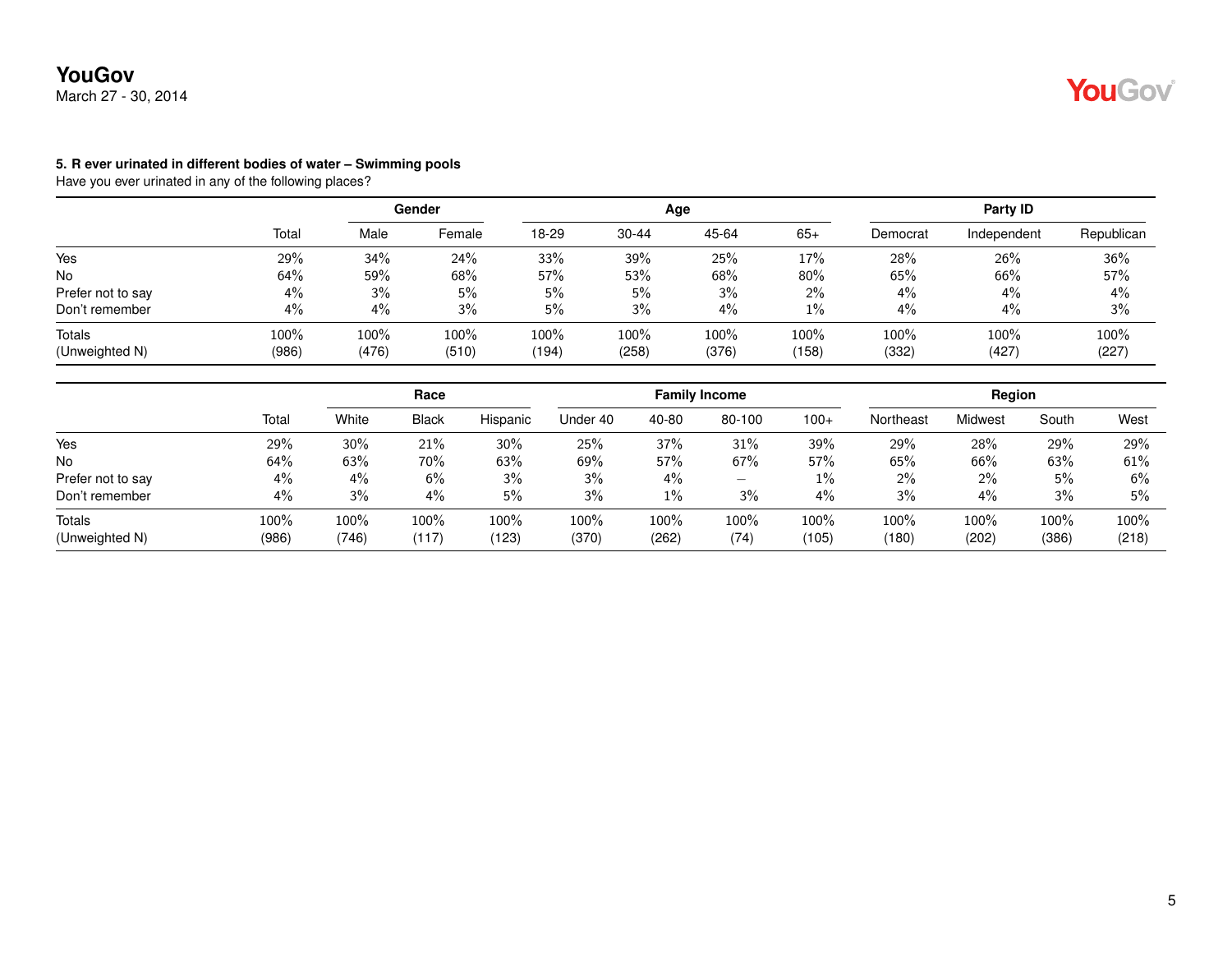

#### **6. R ever urinated in different bodies of water – Showers**

|               | Gender        |               |                  |               |               | Party ID         |               |               |               |
|---------------|---------------|---------------|------------------|---------------|---------------|------------------|---------------|---------------|---------------|
| Total         | Male          | Female        | 18-29            | $30 - 44$     | 45-64         | $65+$            | Democrat      | Independent   | Republican    |
| 58%           | 67%           | 49%           | 61%              | 64%           | 55%           | 51%              | 58%           | 56%           | 62%           |
| 36%           | 26%           | 44%           | 29%              | 29%           | 41%           | 44%              | 37%           | 36%           | 31%           |
|               | 3%            | 5%            | 6%               |               | 3%            | $4\%$            | 4%            | 5%            | 4%            |
| 2%            | 3%            | 2%            | 5%               | 3%            | $1\%$         | $2\%$            | 1%            | 3%            | 3%            |
| 100%<br>(987) | 100%<br>(476) | 100%<br>(511) | $100\%$<br>(194) | 100%<br>(259) | 100%<br>(376) | $100\%$<br>(158) | 100%<br>(333) | 100%<br>(427) | 100%<br>(227) |
|               | 4%            |               |                  |               | 5%            | Age              |               |               |               |

|                   |       | Race  |              |          |          |       | <b>Family Income</b> |        | Region    |         |       |       |
|-------------------|-------|-------|--------------|----------|----------|-------|----------------------|--------|-----------|---------|-------|-------|
|                   | Total | White | <b>Black</b> | Hispanic | Under 40 | 40-80 | 80-100               | $100+$ | Northeast | Midwest | South | West  |
| Yes               | 58%   | 60%   | 53%          | 52%      | 56%      | 66%   | 64%                  | 65%    | 58%       | 60%     | 58%   | 55%   |
| <b>No</b>         | 36%   | 34%   | 39%          | 39%      | 36%      | 30%   | 35%                  | 32%    | 38%       | 34%     | 35%   | 36%   |
| Prefer not to say | $4\%$ | $4\%$ | 6%           | 5%       | 5%       | $4\%$ | $1\%$                | $1\%$  | 3%        | $4\%$   | 5%    | 5%    |
| Don't remember    | 2%    | 2%    | 3%           | 4%       | 3%       | $0\%$ | 1%                   | $1\%$  | $1\%$     | 2%      | 2%    | $4\%$ |
| Totals            | 100%  | 100%  | $100\%$      | 100%     | 100%     | 100%  | 100%                 | 100%   | 100%      | 100%    | 100%  | 100%  |
| (Unweighted N)    | (987) | (746) | (117)        | (124)    | (370)    | (262) | (75)                 | (105)  | (180)     | (203)   | (386) | (218) |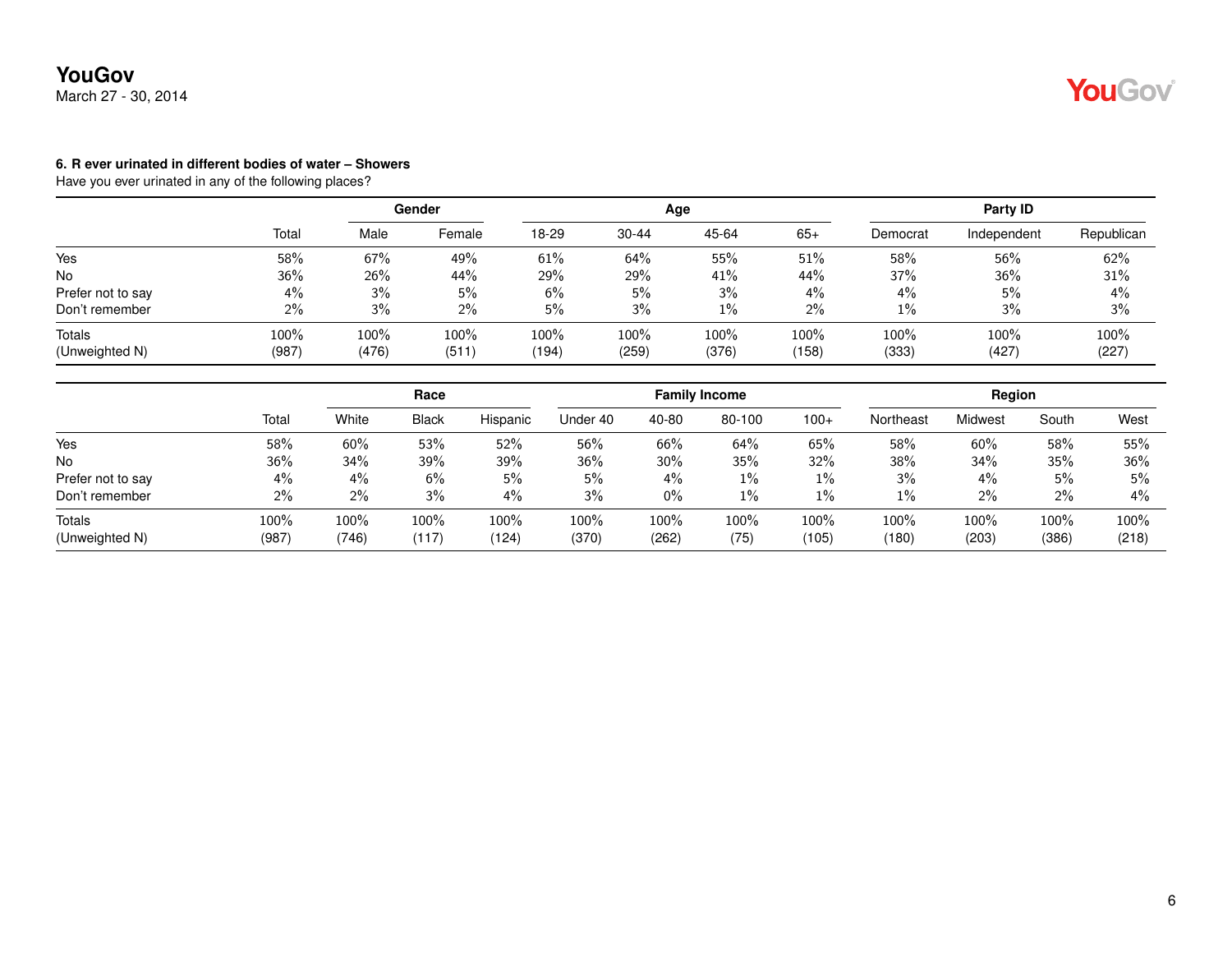## **YouGov** March 27 - 30, 2014

### **7. R ever urinated in different bodies of water – Ocean or Sea (or other bodies of salt water)**

|                          |               |               | Gender        |               |               | Age           | Party ID      |               |               |               |
|--------------------------|---------------|---------------|---------------|---------------|---------------|---------------|---------------|---------------|---------------|---------------|
|                          | Total         | Male          | Female        | 18-29         | $30 - 44$     | 45-64         | $65+$         | Democrat      | Independent   | Republican    |
| Yes                      | 44%           | 54%           | 34%           | 39%           | 46%           | 47%           | 38%           | 41%           | 41%           | 54%           |
| <b>No</b>                | 48%           | 38%           | 57%           | 48%           | 45%           | 48%           | 55%           | 53%           | 49%           | 38%           |
| Prefer not to say        | 3%            | 3%            | 3%            | 6%            | $4\%$         | $1\%$         | 3%            | $2\%$         | 4%            | 4%            |
| Don't remember           | 5%            | 5%            | 5%            | $7\%$         | 6%            | 4%            | 4%            | 4%            | 6%            | 4%            |
| Totals<br>(Unweighted N) | 100%<br>(985) | 100%<br>(477) | 100%<br>(508) | 100%<br>(192) | 100%<br>(259) | 100%<br>(376) | 100%<br>(158) | 100%<br>(332) | 100%<br>(427) | 100%<br>(226) |

|                   | Tota  | Race  |              |          |          |       | <b>Family Income</b> |        | Region    |         |       |       |
|-------------------|-------|-------|--------------|----------|----------|-------|----------------------|--------|-----------|---------|-------|-------|
|                   |       | White | <b>Black</b> | Hispanic | Under 40 | 40-80 | 80-100               | $100+$ | Northeast | Midwest | South | West  |
| Yes               | 44%   | 47%   | 21%          | 46%      | 29%      | 53%   | 56%                  | 71%    | 49%       | 35%     | 46%   | 43%   |
| <b>No</b>         | 48%   | 44%   | 74%          | 47%      | 62%      | 40%   | 39%                  | 26%    | 44%       | 58%     | 45%   | 48%   |
| Prefer not to say | 3%    | 3%    | 3%           | $2\%$    | 3%       | 3%    | $2\%$                | 1%     | 2%        | 3%      | 3%    | 5%    |
| Don't remember    | 5%    | 6%    | $2\%$        | 5%       | 6%       | 4%    | 3%                   | 1%     | 4%        | 5%      | 6%    | 5%    |
| Totals            | 100%  | 100%  | 100%         | 100%     | 100%     | 100%  | 100%                 | 100%   | 100%      | 100%    | 100%  | 100%  |
| (Unweighted N)    | (985) | (746) | (115)        | (124)    | (369)    | (263) | (75)                 | (105)  | (180)     | (203)   | (385) | (217) |